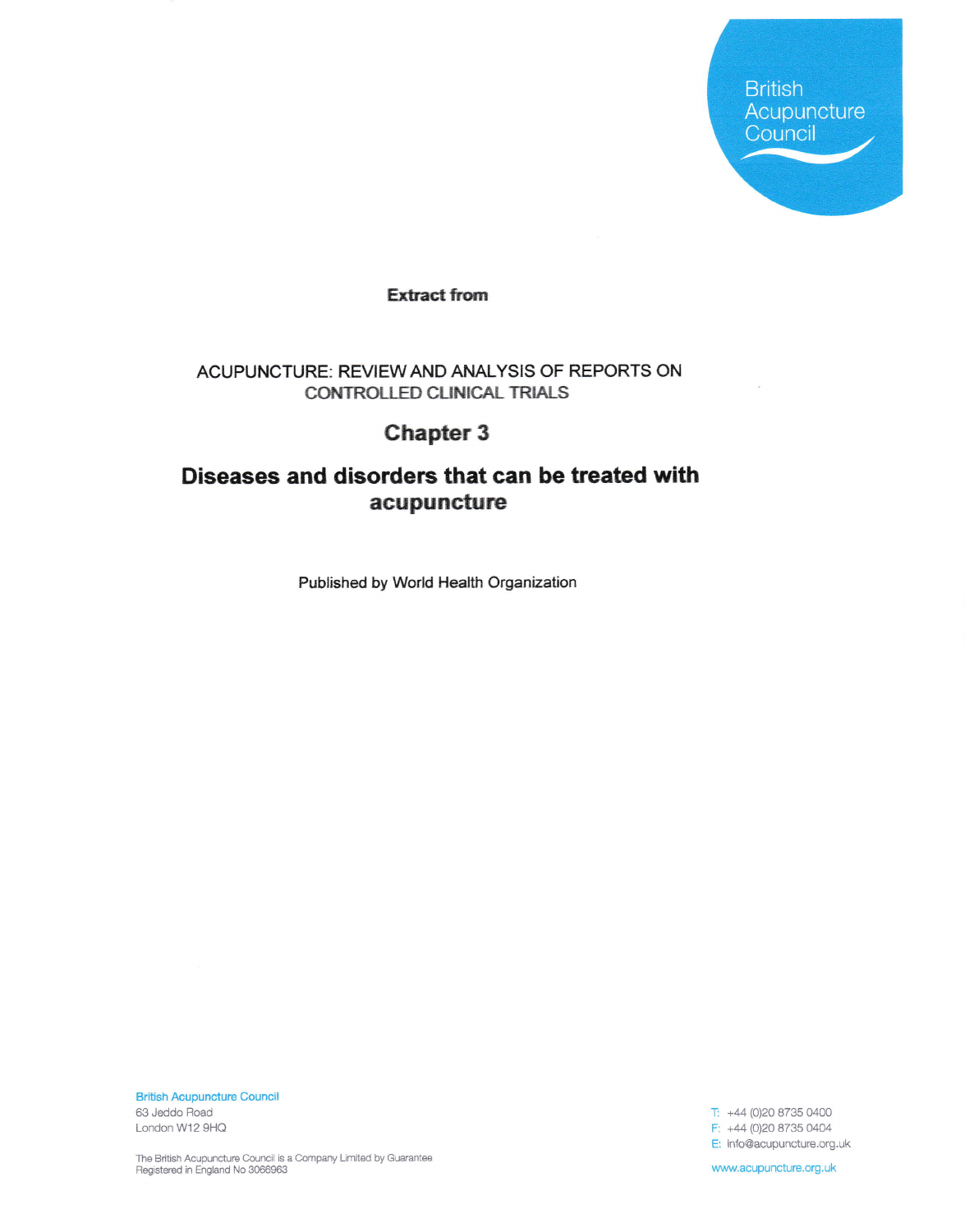## 3. Diseases and disorders that can be treated with acupuncture

The diseases or disorders for which acupuncture therapy has been tested in controlled clinical trials reported in the recent literature can be classified into four categories as shown below.

1. Diseases, symptoms or conditions for which acupuncture has been provedthrough controlled trials-to be an effective treatment:

Adverse reactions to radiotherapy and/or chemotherapy

Allergic rhinitis (including hay fever)

**Biliary** colic

Depression (including depressive neurosis and depression following stroke)

Dysentery, acute bacillary

Dysmenorrhoea, primary

Epigastralgia, acute (in peptic ulcer, acute and chronic gastritis, and gastrospasm)

Facial pain (including craniomandibular disorders)

Headache

**Hypertension**, essential

Hypotension, primary

Induction of labour

Knee pain

Leukopenia

Low back pain

Malposition of fetus, correction of

Morning sickness

Nausea and vomiting

Neck pain

Pain in dentistry (including dental pain and temporomandibular dysfunction)

Periarthritis of shoulder

Postoperative pain

Renal colic

Rheumatoid arthritis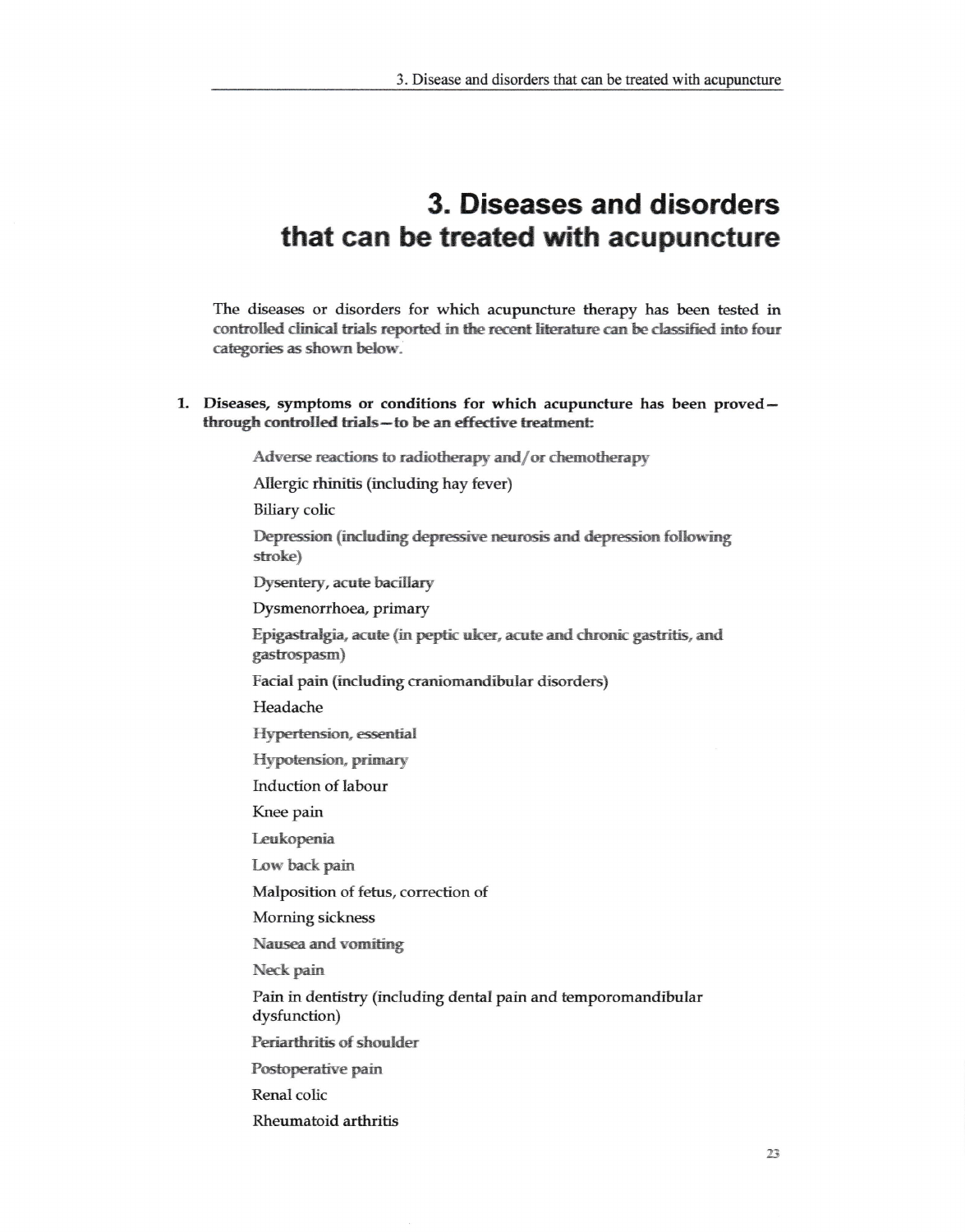- Sciatica Sprain Stroke **Tennis** elbow
- 2. Diseases, symptoms or conditions for which the therapeutic effect of acupuncture has been shown but for which further proof is needed:

Abdominal pain (in acute gastroenteritis or due to gastrointestinal spasm) **Acne vulgaris** Alcohol dependence and detoxification **Bell's palsy Bronchial asthma** Cancer pain Cardiac neurosis Cholecystitis, chronic, with acute exacerbation Cholelithiasis Competition stress syndrome Craniocerebral injury, closed Diabetes mellitus, non-insulin-dependent Earache Epidemic haemorrhagic fever Epistaxis, simple (without generalized or local disease) Eye pain due to subconjunctival injection Female infertility Facial spasm Female urethral syndrome Fibromyalgia and fasciitis Gastrokinetic disturbance Gouty arthritis Hepatitis B virus carrier status Herpes zoster (human (alpha) herpesvirus 3) Hyperlipaemia Hypo-ovarianism Insomnia Labour pain Lactation, deficiency Male sexual dysfunction, non-organic Ménière disease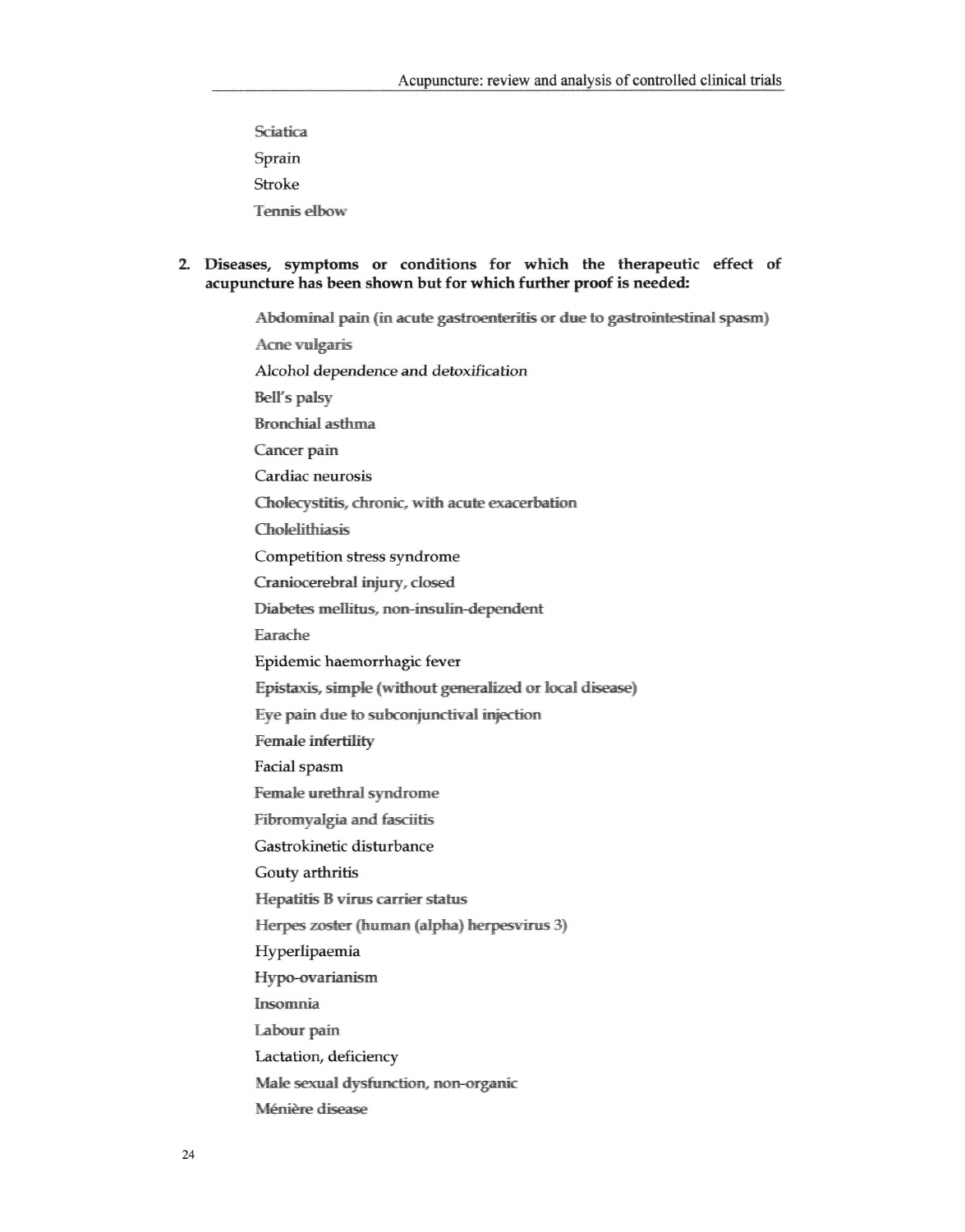- Neuralgia, post-herpetic Neurodermatitis Obesity Opium, cocaine and heroin dependence Osteoarthritis Pain due to endoscopic examination Pain in thromboangiitis obliterans Polycystic ovary syndrome (Stein-Leventhal syndrome) Postextubation in children Postoperative convalescence Premenstrual syndrome Prostatitis, chronic Pruritus Radicular and pseudoradicular pain syndrome Raynaud syndrome, primary Recurrent lower urinary-tract infection Reflex sympathetic dystrophy Retention of urine, traumatic Schizophrenia Sialism, drug-induced Sjögren syndrome Sore throat (including tonsillitis) Spine pain, acute Stiff neck Temporomandibular joint dysfunction **Tietze syndrome** Tobacco dependence Tourette syndrome Ulcerative colitis, chronic **Urolithiasis** Vascular dementia
	- Whooping cough (pertussis)
- 3. Diseases, symptoms or conditions for which there are only individual controlled trials reporting some therapeutic effects, but for which acupuncture is worth trying because treatment by conventional and other therapies is difficult:

Chloasma

Choroidopathy, central serous